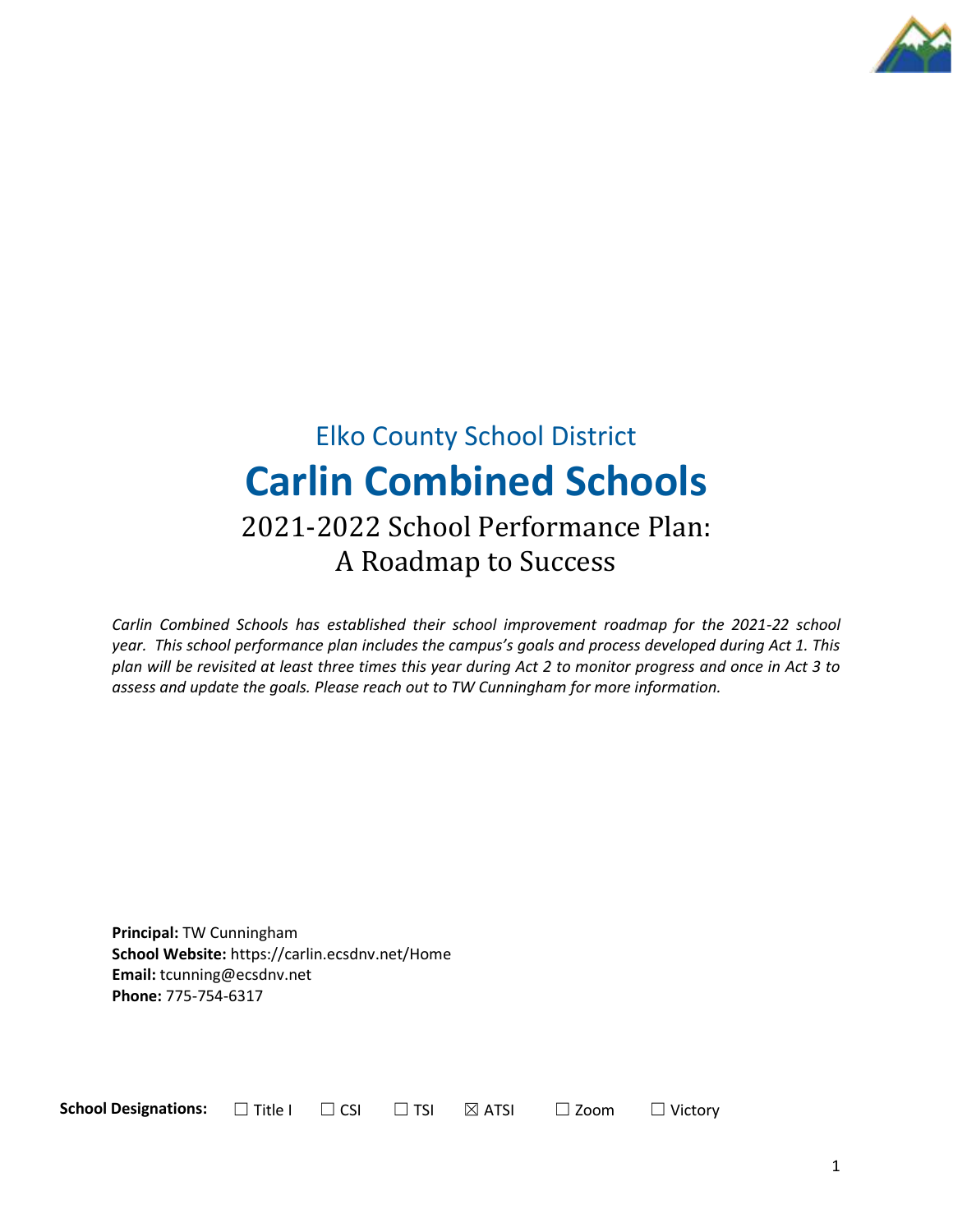

## **School Information**

*This section provides an at-a-glance view of the school's enrollment and student performance data. For information about Nevada's Consolidated State Plan, see [Every Student Succeeds Act \(ESSA\),](https://doe.nv.gov/uploadedFiles/ndedoenvgov/content/Boards_Commissions_Councils/ESSA_Adv_Group/NevadaSubmittedConsolidatedPlanFinal.pdf) and for detailed information about the School and District rating system, see the [School Rating](http://nevadareportcard.nv.gov/DI/MoreDownload?filename=Nevadas%20School%20Rating%20System.pdf)  [Overview.](http://nevadareportcard.nv.gov/DI/MoreDownload?filename=Nevadas%20School%20Rating%20System.pdf)*

|                 | <b>Carlin Elementary Enrollment Data</b> |                                        |       |                 |              |        |                                   |                                       |            |           |            |  |
|-----------------|------------------------------------------|----------------------------------------|-------|-----------------|--------------|--------|-----------------------------------|---------------------------------------|------------|-----------|------------|--|
|                 | <b>Total</b>                             | Am $ln/$<br><b>AK</b><br><b>Native</b> | Asian | <b>Hispanic</b> | <b>Black</b> | White  | <b>Pacific</b><br><b>Islander</b> | Two or<br><b>More</b><br><b>Races</b> | <b>IEP</b> | <b>EL</b> | <b>FRL</b> |  |
| <b>School</b>   | 230                                      | 1.74%                                  | 0.87% | 13.04%          | 0.00%        | 81.30% | 0.43%                             | 2.61%                                 | 15.22%     | 0.00%     | 51.74%     |  |
| <b>District</b> | 10,247                                   | 5.85%                                  | 0.77% | 31.39%          | 0.85%        | 58.50% | 0.35%                             | 2.29%                                 | 12.85%     | 9.93%     | 44.45%     |  |
| <b>State</b>    | 496,938                                  | 0.82%                                  | 5.44% | 42.69%          | 11.45%       | 31.36% | 1.46%                             | 6.78%                                 | 12.68%     | 14.13%    | 65.80%     |  |

|                 | <b>Carlin Middle School Enrollment Data</b> |                                 |              |                 |              |        |                                   |                                |            |        |            |  |
|-----------------|---------------------------------------------|---------------------------------|--------------|-----------------|--------------|--------|-----------------------------------|--------------------------------|------------|--------|------------|--|
|                 | <b>Total</b>                                | Am $ln/$<br>AK<br><b>Native</b> | <b>Asian</b> | <b>Hispanic</b> | <b>Black</b> | White  | <b>Pacific</b><br><b>Islander</b> | Two or<br><b>More</b><br>Races | <b>IEP</b> | EL     | <b>FRL</b> |  |
| <b>School</b>   | 48                                          | 4.17%                           | 0.00%        | 16.67%          | $0.00\%$     | 72.92% | 2.08%                             | 4.17%                          | 0.00%      | 0.00%  | 39.58%     |  |
| <b>District</b> | 10,247                                      | 5.85%                           | 0.77%        | 31.39%          | 0.85%        | 58.50% | 0.35%                             | 2.29%                          | 12.85%     | 9.93%  | 44.45%     |  |
| <b>State</b>    | 496,938                                     | 0.82%                           | 5.44%        | 42.69%          | 11.45%       | 31.36% | 1.46%                             | 6.78%                          | 12.68%     | 14.13% | 65.80%     |  |

|                 | <b>Carlin High School Enrollment Data</b> |                                 |       |                 |              |        |                                   |                                |            |        |            |  |
|-----------------|-------------------------------------------|---------------------------------|-------|-----------------|--------------|--------|-----------------------------------|--------------------------------|------------|--------|------------|--|
|                 | <b>Total</b>                              | Am $ln/$<br>AK<br><b>Native</b> | Asian | <b>Hispanic</b> | <b>Black</b> | White  | <b>Pacific</b><br><b>Islander</b> | Two or<br><b>More</b><br>Races | <b>IEP</b> | EL     | <b>FRL</b> |  |
| <b>School</b>   | 72                                        | 2.78%                           | 1.39% | 12.05%          | 2.78%        | 79.17% | 1.39%                             | 0.00%                          | 23.61%     | 0.00%  | 43.06%     |  |
| <b>District</b> | 10,247                                    | 5.85%                           | 0.77% | 31.39%          | 0.85%        | 58.50% | 0.35%                             | 2.29%                          | 12.85%     | 9.93%  | 44.45%     |  |
| <b>State</b>    | 496,938                                   | 0.82%                           | 5.44% | 42.69%          | 11.45%       | 31.36% | 1.46%                             | 6.78%                          | 12.68%     | 14.13% | 65.80%     |  |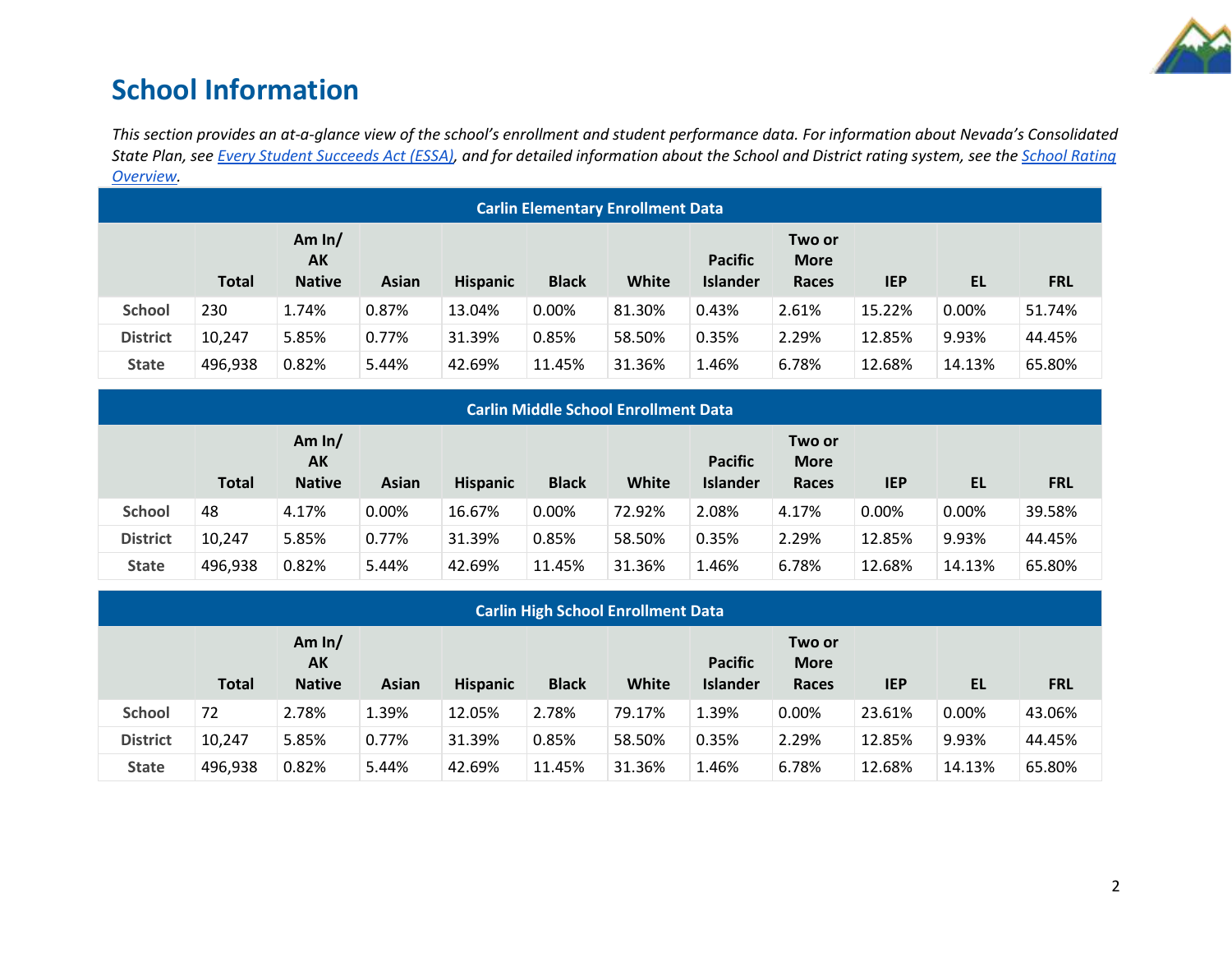

|                         | <b>Carlin Elementary Student Performance Data</b> |             |                 |                 |             |                 |                 |             |                    |                 |  |  |  |
|-------------------------|---------------------------------------------------|-------------|-----------------|-----------------|-------------|-----------------|-----------------|-------------|--------------------|-----------------|--|--|--|
|                         |                                                   |             | <b>Math</b>     |                 | <b>ELA</b>  |                 |                 | <b>ELPA</b> |                    |                 |  |  |  |
| <b>Academic</b><br>Year | School/<br><b>District</b>                        | Proficiency | Growth<br>(MGP) | Growth<br>(AGP) | Proficiency | Growth<br>(MGP) | Growth<br>(AGP) | Proficiency | <b>Proficiency</b> | Growth<br>(AGP) |  |  |  |
|                         | <b>School</b>                                     | 25.2%       | 64.0%           | 32.4%           | 31.8%       | 46.5%           | 34.2%           | 16.1%       | N/A                | N/A             |  |  |  |
| 2018                    | <b>District</b>                                   | 37.2%       | 51.0%           | 34.5%           | 46.1%       | 51.0%           | 48.9%           | 21.2%       | 9.32%              | 43.1%           |  |  |  |
|                         | <b>School</b>                                     | 25.2%       | 64.0%           | 32.4%           | 31.8%       | 46.5%           | 34.2%           | 16.1%       | N/A                | N/A             |  |  |  |
| 2019                    | <b>District</b>                                   | 37.2%       | 51.0%           | 34.5%           | 46.1%       | 51.0%           | 48.9%           | 21.2%       | 9.32%              | 43.1%           |  |  |  |
|                         | <b>School</b>                                     | 16.8%       | 66%             | 22.8%           | 33.3%       | 58.0%           | 48.5%           | 5.0%        | N/A                | N/A             |  |  |  |
| 2020                    | <b>District</b>                                   | 25.6%       | TBD             | 30.5%           | 37.3%       | <b>TBD</b>      | 45.6%           | 13.4%       | TBD                | TBD             |  |  |  |

|                         | <b>Carlin Middle School Student Performance Data</b> |             |                 |                 |             |                 |                 |             |             |                 |  |  |
|-------------------------|------------------------------------------------------|-------------|-----------------|-----------------|-------------|-----------------|-----------------|-------------|-------------|-----------------|--|--|
|                         |                                                      |             | <b>Math</b>     |                 |             | <b>ELA</b>      |                 |             | <b>ELPA</b> |                 |  |  |
| <b>Academic</b><br>Year | School/<br><b>District</b>                           | Proficiency | Growth<br>(MGP) | Growth<br>(AGP) | Proficiency | Growth<br>(MGP) | Growth<br>(AGP) | Proficiency | Proficiency | Growth<br>(AGP) |  |  |
|                         | <b>School</b>                                        | 8.7%        | 30.0%           | 10.0%           | 38.0%       | 42.0%           | 40.0%           | 13.6%       | N/A         | N/A             |  |  |
| 2018                    | <b>District</b>                                      | 29.1%       | 48.0%           | 29.0%           | 41.3%       | 46.0%           | 41.6%           | 31.9%       | 11.27%      | 31.9%           |  |  |
|                         | <b>School</b>                                        | 8.7%        | 30.0%           | 10.0%           | 38.00%      | 42.0%           | 40.0%           | 13.6%       | N/A         | N/A             |  |  |
| 2019                    | <b>District</b>                                      | 29.1%       | 48.0%           | 29.0%           | 41.3%       | 46.0%           | 41.6%           | 31.9%       | 11.27%      | 31.9%           |  |  |
| 2020                    | <b>School</b>                                        | 19.1%       | 82.0%           | 23.0%           | 39.1%       | 69.5%           | 52.6%           | 38.0%       | N/A         | N/A             |  |  |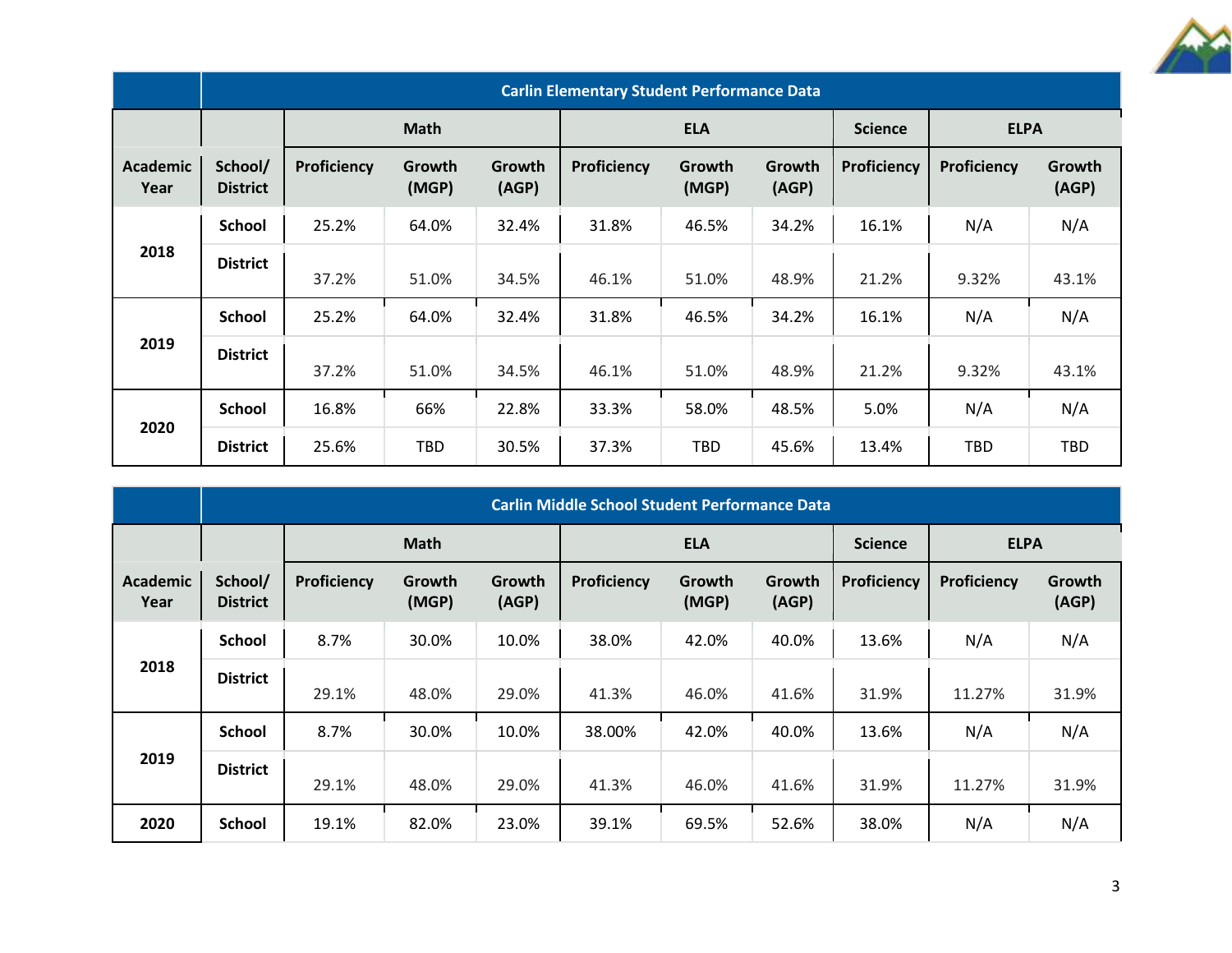

|  | <b>District</b> | 16.8%<br>____ | <b>TBD</b> | 10 20/<br>19.6% | 39.6% | TBD | 3.0%،<br>4 | 36.4% | <b>TBD</b> | <b>TBD</b> |
|--|-----------------|---------------|------------|-----------------|-------|-----|------------|-------|------------|------------|
|--|-----------------|---------------|------------|-----------------|-------|-----|------------|-------|------------|------------|

|                         | <b>Carlin High School Student Performance Data</b> |             |                 |                 |             |                 |                 |                    |             |                 |  |  |  |
|-------------------------|----------------------------------------------------|-------------|-----------------|-----------------|-------------|-----------------|-----------------|--------------------|-------------|-----------------|--|--|--|
|                         |                                                    |             | <b>Math</b>     |                 |             | <b>ELA</b>      |                 |                    | <b>ELPA</b> |                 |  |  |  |
| <b>Academic</b><br>Year | School/<br><b>District</b>                         | Proficiency | Growth<br>(MGP) | Growth<br>(AGP) | Proficiency | Growth<br>(MGP) | Growth<br>(AGP) | <b>Proficiency</b> | Proficiency | Growth<br>(AGP) |  |  |  |
|                         | <b>School</b>                                      | 8.3%        | N/A             | N/A             | 33.3%       | N/A             | N/A             | 28.5%              | N/A         | N/A             |  |  |  |
| 2018                    | <b>District</b>                                    | 20.9%       | N/A             | N/A             | 43.1%       | N/A             | N/A             | 27.4%              | 11.27%      | 17.9%           |  |  |  |
|                         | <b>School</b>                                      | 8.3%        | N/A             | N/A             | 33.3%       | N/A             | N/A             | 28.5%              | N/A         | N/A             |  |  |  |
| 2019                    | <b>District</b>                                    | 20.9%       | N/A             | N/A             | 43.1%       | N/A             | N/A             | 27.4%              | 11.27%      | 17.9%           |  |  |  |
| 2020                    | <b>School</b>                                      | 13.3%       | N/A             | N/A             | 21.4%       | N/A             | N/A             | 36.8%              | N/A         | N/A             |  |  |  |
|                         | <b>District</b>                                    | 20.6%       | N/A             | N/A             | 38.3%       | N/A             | N/A             | 25.0%              | <b>TBD</b>  | <b>TBD</b>      |  |  |  |

|                                                                         | <b>4 Year ACGR</b> |       |       |  |  |  |  |  |  |  |  |
|-------------------------------------------------------------------------|--------------------|-------|-------|--|--|--|--|--|--|--|--|
| Grad Rate 2018- Grad Rate 2019- Grad Rate 2020-<br>2019<br>2020<br>2021 |                    |       |       |  |  |  |  |  |  |  |  |
| <b>School</b>                                                           | 100.0%             | 75.0% | 76.9% |  |  |  |  |  |  |  |  |
| <b>District</b>                                                         | 91.8%              | 83.8% | 82.4% |  |  |  |  |  |  |  |  |

| <b>School Climate Data</b> |                                                   |                      |                         |  |  |  |  |  |  |  |
|----------------------------|---------------------------------------------------|----------------------|-------------------------|--|--|--|--|--|--|--|
|                            | <b>Cultural &amp;</b><br>Linguistic<br>Competence | <b>Relationships</b> | <b>Emotional Safety</b> |  |  |  |  |  |  |  |
| <b>Carlin ES</b>           | 408                                               | 380                  | 372                     |  |  |  |  |  |  |  |
| <b>Carlin MS</b>           | 379                                               | 355                  | 340                     |  |  |  |  |  |  |  |
| <b>Carlin HS</b>           | 371                                               | 359                  | 332                     |  |  |  |  |  |  |  |
| <b>District</b>            | 380                                               | 361                  | 347                     |  |  |  |  |  |  |  |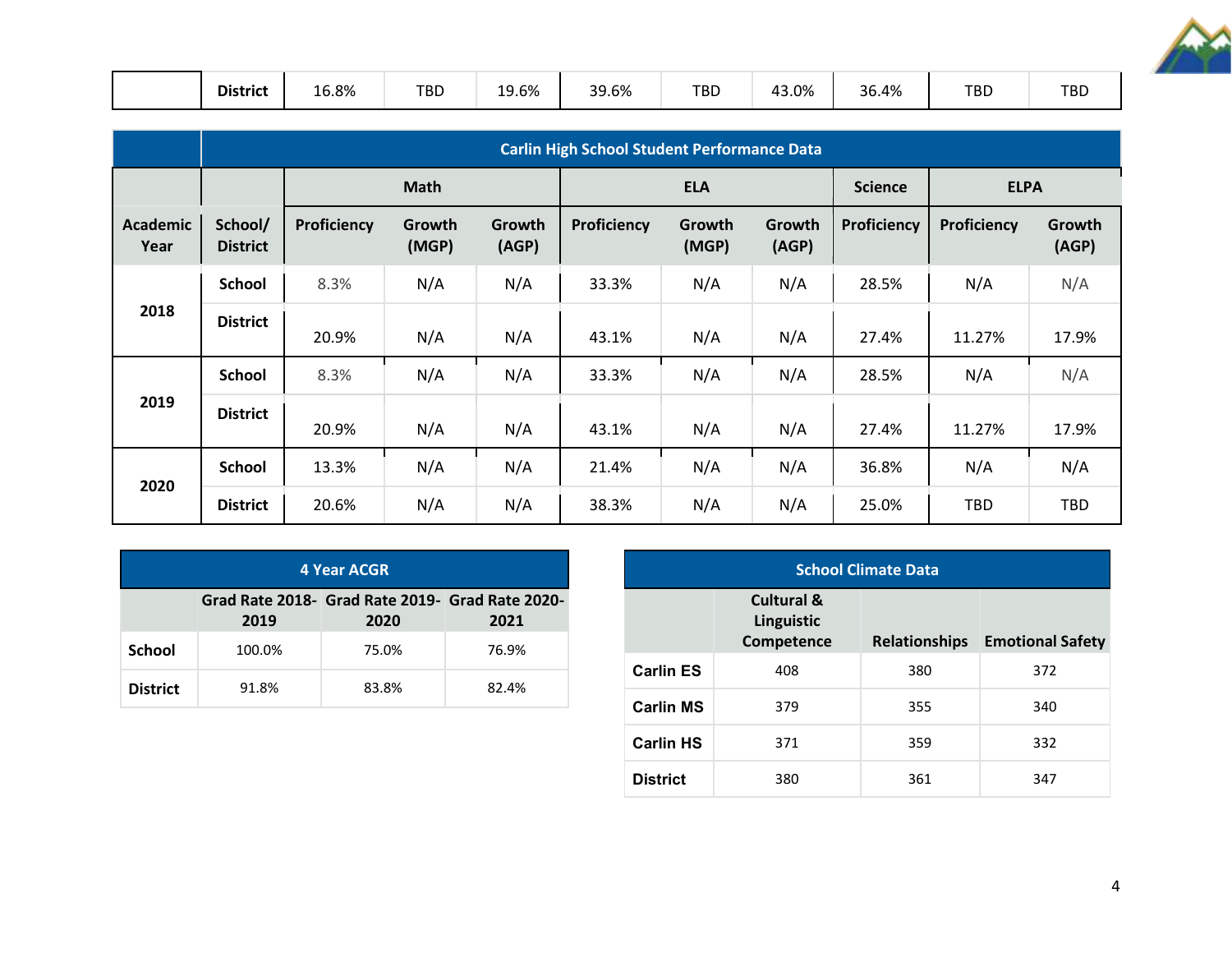

## **School Continuous Improvement (CI) Team**

*The Continuous Improvement Team is made up of a diverse group of school administrators, teachers, staff, caretakers, and students. This team meets regularly to develop, monitor, and continually respond to the school's teaching and learning needs.*

| <b>Name</b>                                                                      | <b>Role</b>                                                  |
|----------------------------------------------------------------------------------|--------------------------------------------------------------|
| <b>TW Cunningham</b>                                                             | Principal(s) (required)                                      |
| Jesse Sabo                                                                       | Other School Leader(s)/Administrator(s) (required)           |
| Allison Coppinger, Amanda McKinnon, Brad Logue, Karleighn Goodale, Maria<br>Ruiz | Teacher(s) (required)                                        |
| Kimra Doxey                                                                      | Paraprofessional(s) (required)                               |
| Giuliana Micheli                                                                 | Parent(s) (required)                                         |
| Danyel Micheli                                                                   | <b>Student(s)</b> (required for secondary schools)           |
| N/A                                                                              | Tribes/Tribal Orgs (if present in community)                 |
| N/A                                                                              | Specialized Instructional Support Personnel (if appropriate) |

## **School Community Outreach**

*This section highlights outreach events facilitated by the school to engage students, regarding school partner.* 

| <b>Outreach Event</b> | <b>Date and Time</b> | Number in<br><b>Attendance</b> | <b>Key Takeaways</b>                                                                                                                                                                                             |
|-----------------------|----------------------|--------------------------------|------------------------------------------------------------------------------------------------------------------------------------------------------------------------------------------------------------------|
| Event 2               | $9/9/21$ 4:00 p.m.   | 18                             | Improving in all areas of testing<br>is a priority.<br>Staff want to work together as<br>a campus to achieve self-<br>management SEL goals. Grade<br>levels will have to differentiate,<br>but all students need |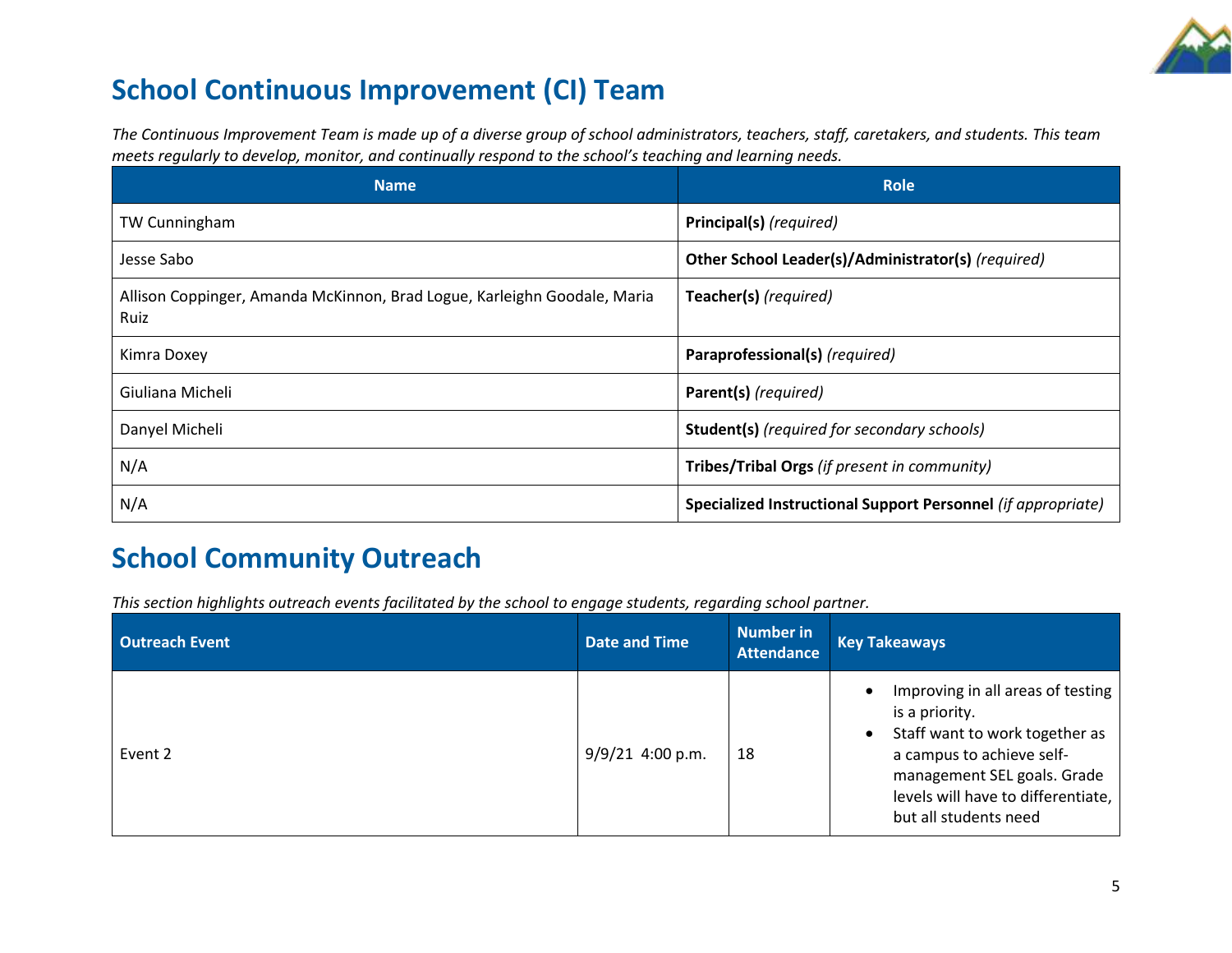

|                           |                                |                                |                          |                          |                        |                        |          | $\bullet$<br>$\bullet$<br>$\bullet$<br>$\bullet$ | instruction and support in self-<br>management.<br>Staff need help from our<br>community and parents to help<br>achieve academic and SEL<br>goals.<br>Student attendance presents a<br>challenge to achieving goals<br>across the board<br>Staff want to work on<br>engagement to improve<br>instruction and encourage<br>attendance<br>Staff want to engage students<br>in more metacognition |
|---------------------------|--------------------------------|--------------------------------|--------------------------|--------------------------|------------------------|------------------------|----------|--------------------------------------------------|------------------------------------------------------------------------------------------------------------------------------------------------------------------------------------------------------------------------------------------------------------------------------------------------------------------------------------------------------------------------------------------------|
| Message<br><b>Builder</b> | Carlin<br>Elementary<br>School | CIP Event 2                    | Cunningham,<br><b>TW</b> | 09/08/2021<br>3:03 PM    | 09/08/2021<br>3:03 PM  | 28901628               |          |                                                  |                                                                                                                                                                                                                                                                                                                                                                                                |
| Sent                      | Message<br><b>Builder</b>      | Carlin Jr High<br>School       | CIP Event 2              | Cunningham,<br><b>TW</b> | 09/08/2021<br>3:02 PM  | 09/08/2021<br>3:02 PM  | 28901608 |                                                  |                                                                                                                                                                                                                                                                                                                                                                                                |
| Sent                      | Message<br><b>Builder</b>      | Carlin High<br>School          | CIP Event 2              | Cunningham,<br><b>TW</b> | 09/08/2021<br>3:01 PM  | 09/08/2021<br>3:01 PM  | 28901570 |                                                  |                                                                                                                                                                                                                                                                                                                                                                                                |
| Sent                      | Staff                          | Carlin High<br>School          | Test -- Test<br>Message  | Cunningham,<br><b>TW</b> | 09/08/2021<br>12:19 PM | 09/08/2021<br>12:19 PM | 28899074 |                                                  |                                                                                                                                                                                                                                                                                                                                                                                                |
| Sent                      | Message<br><b>Builder</b>      | Carlin<br>Elementary<br>School | CIP Event 2              | Cunningham,<br><b>TW</b> | 09/07/2021<br>2:48 PM  | 09/07/2021<br>2:48 PM  | 28887106 |                                                  |                                                                                                                                                                                                                                                                                                                                                                                                |
| Sent                      | Message<br><b>Builder</b>      | Carlin Jr High<br>School       | CIP Event 2              | Cunningham,<br><b>TW</b> | 09/07/2021<br>2:47 PM  | 09/07/2021<br>2:47 PM  | 28887088 |                                                  |                                                                                                                                                                                                                                                                                                                                                                                                |
| Sent                      | Message<br><b>Builder</b>      | Carlin High<br><b>School</b>   | <b>CIP Event 2</b>       | Cunningham,<br><b>TW</b> | 09/07/2021<br>2:46 PM  | 09/07/2021<br>2:46 PM  | 2888705  |                                                  |                                                                                                                                                                                                                                                                                                                                                                                                |
|                           |                                |                                |                          |                          |                        |                        |          |                                                  |                                                                                                                                                                                                                                                                                                                                                                                                |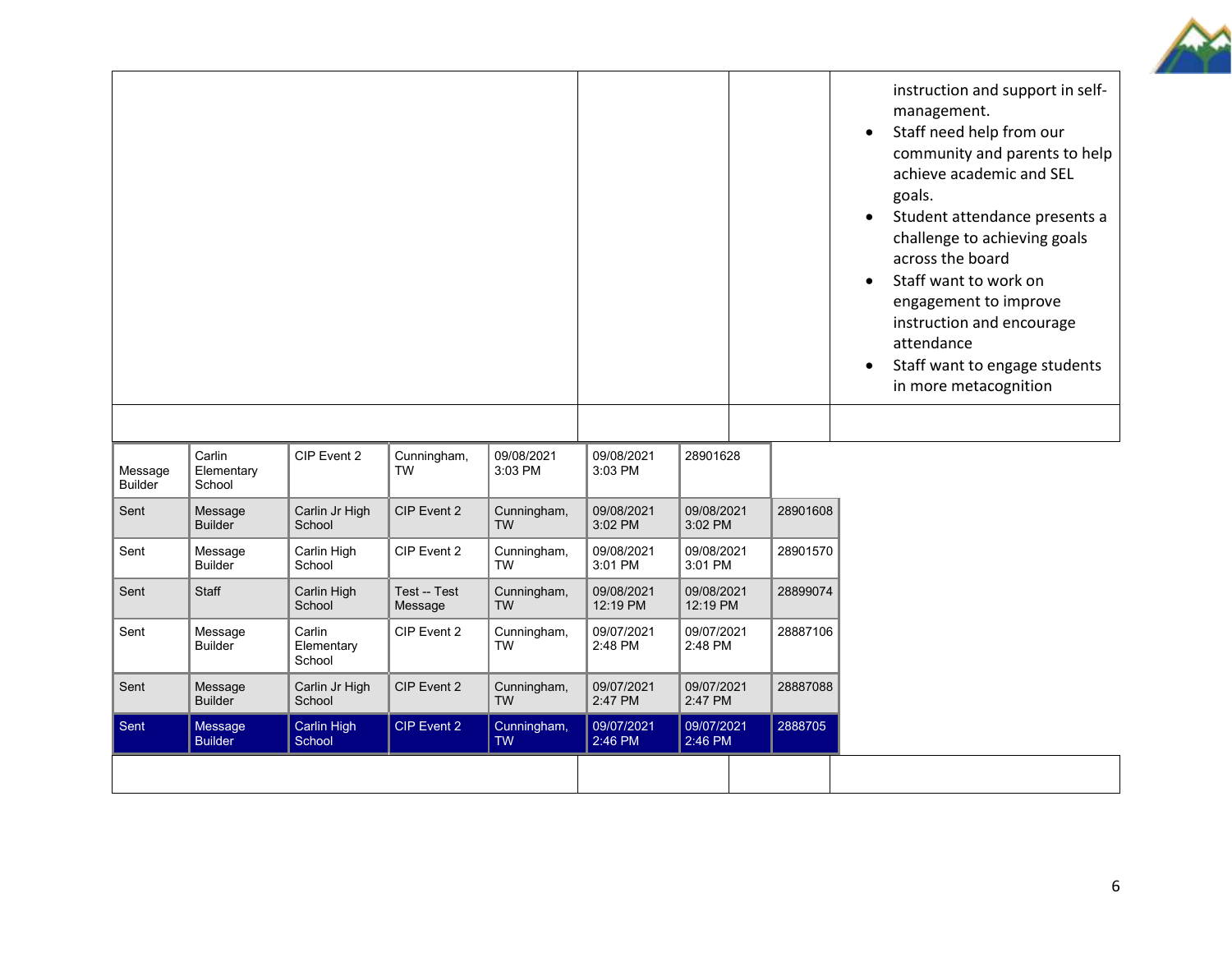

## **School Goals**

*The school goals were developed over a series of five events and included opportunities for teachers, parents, and students to share their experience and ideas for improvement. The tables on the following pages capture key aspects of the process the CI team engaged in during the creation of this plan.* 

## **Inquiry Area 1 - Student Success**

**Part A**

| <b>Student Success</b>  |                                                                                                                                                                                                                                         |                                                                                                                                                                                                                                                                                                                                                                                                                                                                                                                                                                                                                                                                                     |                                                                                                                                                                                                                                                                                                                                                  |  |
|-------------------------|-----------------------------------------------------------------------------------------------------------------------------------------------------------------------------------------------------------------------------------------|-------------------------------------------------------------------------------------------------------------------------------------------------------------------------------------------------------------------------------------------------------------------------------------------------------------------------------------------------------------------------------------------------------------------------------------------------------------------------------------------------------------------------------------------------------------------------------------------------------------------------------------------------------------------------------------|--------------------------------------------------------------------------------------------------------------------------------------------------------------------------------------------------------------------------------------------------------------------------------------------------------------------------------------------------|--|
|                         | <b>Student Performance</b>                                                                                                                                                                                                              | <b>Social and Emotional Learning</b>                                                                                                                                                                                                                                                                                                                                                                                                                                                                                                                                                                                                                                                | <b>Access to Rigorous Texts and Tasks</b>                                                                                                                                                                                                                                                                                                        |  |
| Data<br><b>Reviewed</b> | <b>Elementary</b><br>Math SBAC - 16.8%<br>ELA SBAC - 33.3%<br>Science SBAC-5%<br><b>Middle</b><br>Math SBAC - 19.1%<br>ELA SBAC - 39.1%<br>Science SBAC-38%<br><b>High</b><br>Math SBAC - 13.3%<br>ELA SBAC - 21.4%<br>Science SBAC-37% | <b>Elementary</b> (Strongly Agree, Agree, Disagree,<br><b>Strongly Disagree)</b><br>1. Getting through something even when I<br>feel frustrated. (12% 32% 44% 12%)<br>2. Finishing tasks even if they are hard for<br>me. (3% 47% 44% 6%)<br>3. Doing my schoolwork even when I do not<br>feel like it. (32% 50% 9% 9%)<br>Middle (Strongly Agree, Agree, Disagree, Strongly<br>Disagree)<br>1. Getting through something even when I<br>feel frustrated. (2% 27% 51% 20%)<br>2. Finishing tasks even if they are hard for<br>me. (2% 27% 62% 9%)<br>3. Doing my schoolwork even when I do not<br>feel like it. (0% 34% 45% 20%)<br>High (Strongly Agree, Agree, Disagree, Strongly | <b>School Library Sample</b><br>BR-199 Lexile (Approx. Grades K-1): 1.4%<br>200-349 Lexile (Approx. Grade 2): 3.8%<br>350-499 Lexile (Approx. Grade 2): 13.6%<br>500-674 Lexile (Approx. Grade 3): 35.4%<br>675-909 Lexile (Approx. Grades 3-5): 33.9%<br>910-1299 Lexile (Approx. Grades 5-12): 11.9%<br>1300+ Lexile (Approx. Grade 12): .008% |  |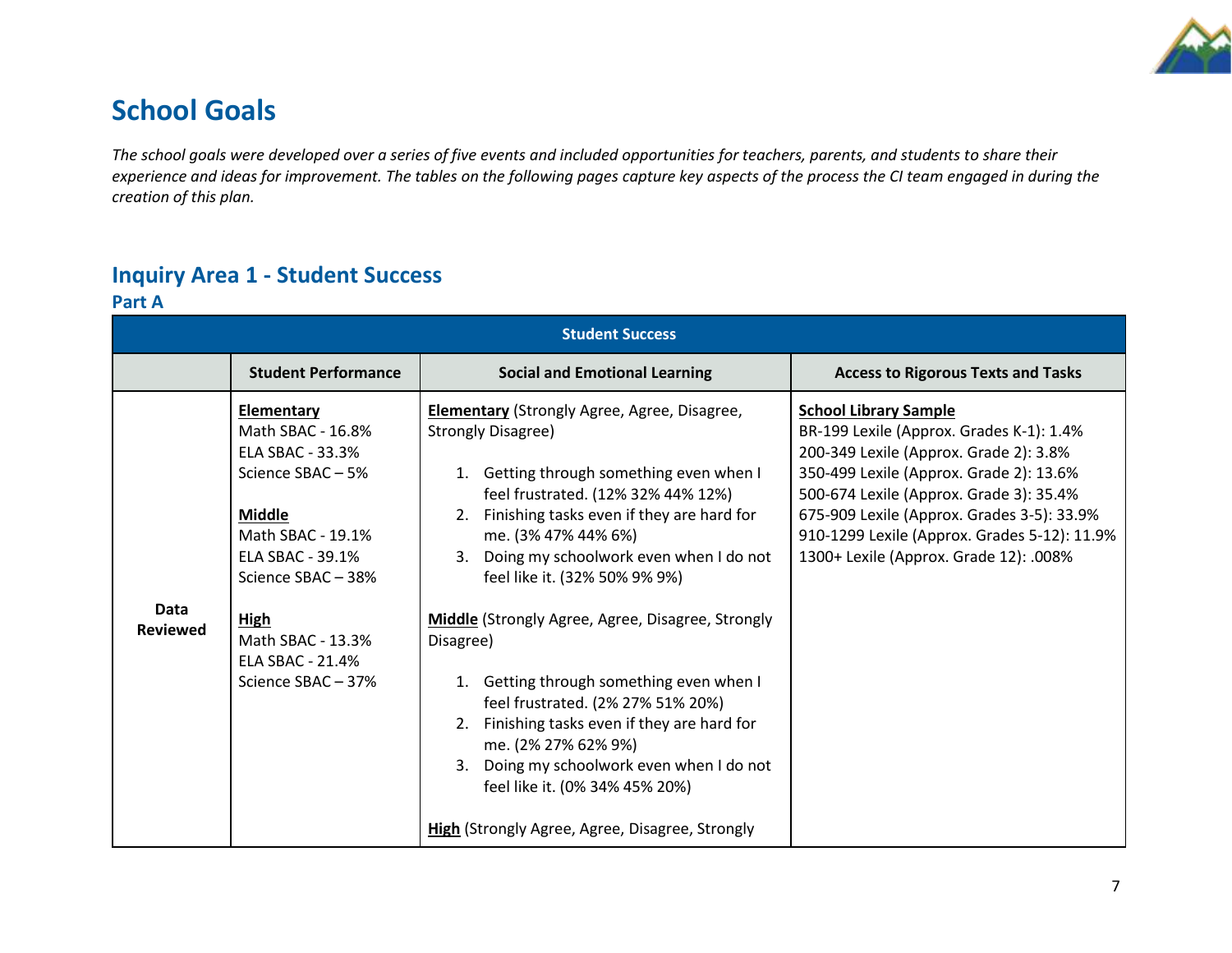

|                                       |                                                                                                                                                                                                                                                                                                                                                                         | Disagree)<br>Getting through something even when I<br>feel frustrated. (9% 29% 47% 15%)<br>Finishing tasks even if they are hard for<br>2.<br>me. (2% 38% 53% 7%)<br>Doing my schoolwork even when I do not<br>3.<br>feel like it. (7% 29% 55% 9%) |  |
|---------------------------------------|-------------------------------------------------------------------------------------------------------------------------------------------------------------------------------------------------------------------------------------------------------------------------------------------------------------------------------------------------------------------------|----------------------------------------------------------------------------------------------------------------------------------------------------------------------------------------------------------------------------------------------------|--|
| Problem<br><b>Statement</b>           |                                                                                                                                                                                                                                                                                                                                                                         | Low ELA & Math scores and lowest SCEL scores need to be addressed.                                                                                                                                                                                 |  |
| <b>Critical Root</b><br><b>Causes</b> | Online learning, Tests do not accurately reflect knowledge or learning, Students behind more than 1 grade level makes it hard<br>to ever catch up, Relationship between consequence and purpose, Culture of Poverty Ruby Payne author, Need volunteers<br>back, Need SIT process, Need personnel for interventions, Admin in classroom more, Data to drive instruction. |                                                                                                                                                                                                                                                    |  |

#### **Part B**

| <b>Student Success</b>                                                                                                                                                                                                                                                                                                                                         |                                                                                                                                                                                         |  |  |
|----------------------------------------------------------------------------------------------------------------------------------------------------------------------------------------------------------------------------------------------------------------------------------------------------------------------------------------------------------------|-----------------------------------------------------------------------------------------------------------------------------------------------------------------------------------------|--|--|
| <b>School Goal:</b>                                                                                                                                                                                                                                                                                                                                            | <b>Aligned to Nevada's STIP Goal:</b>                                                                                                                                                   |  |  |
| School Goal 1 - Student proficiency in ELA will improve yearly as<br>measured by State and District assessments listed below for the 2021-<br>2022 school year.<br>-- 1.1 MAP - Increase the percentage of students scoring at or above<br>the 41 <sup>st</sup> percentile on the Reading and Language assessments as<br>measured by the spring administration | STIP Goal 3 - All students experience continued academic growth.<br>STIP Goal 4 – All students graduate future-ready and globally<br>prepared for postsecondary success and civic life. |  |  |
| -- 1.2 SBAC - Increase the percentage of students scoring a 3 or higher<br>on the ELA assessment                                                                                                                                                                                                                                                               | STIP Goal 6 – All students and adults learn and work together in<br>safe environments where identities and relationships are valued                                                     |  |  |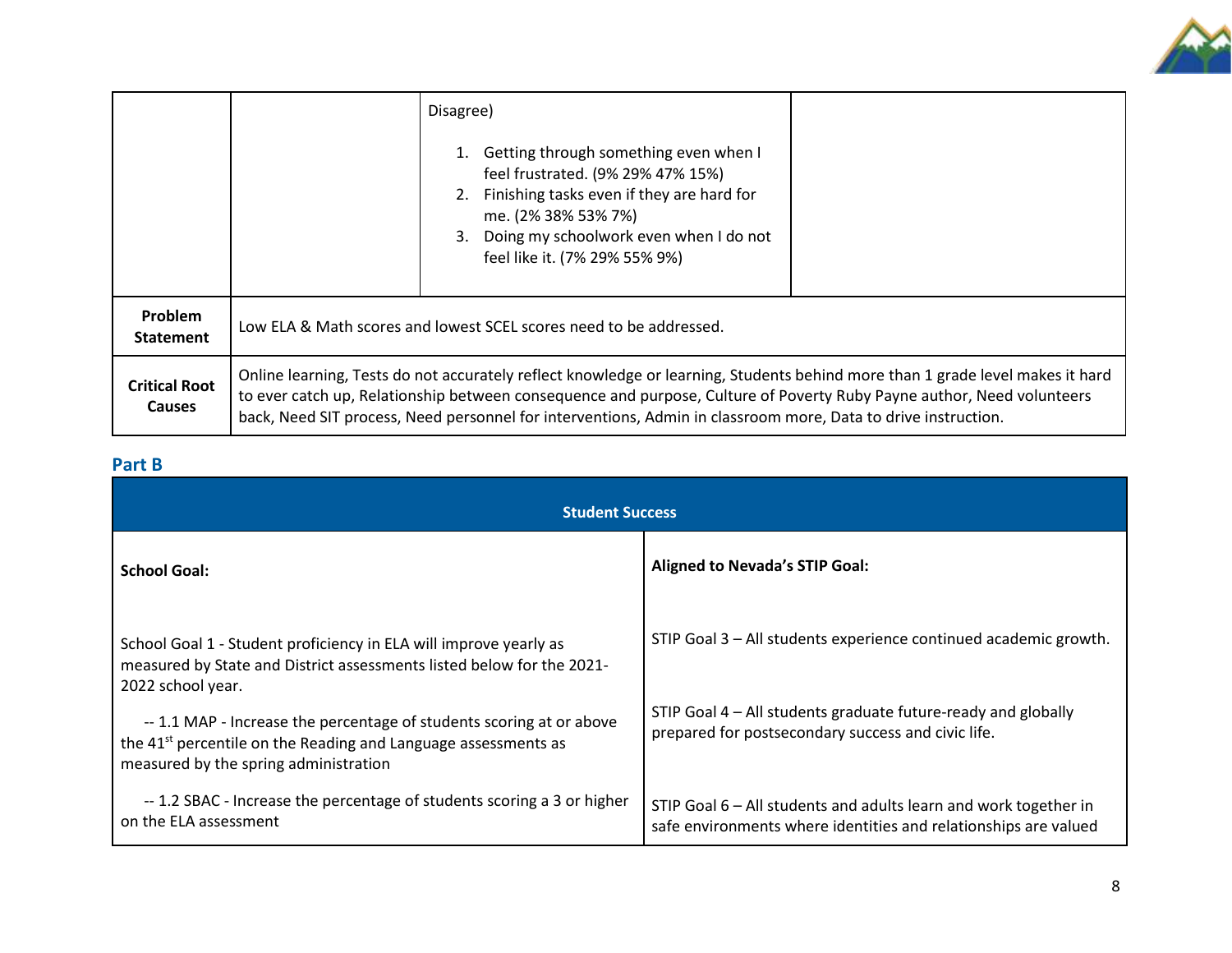

| -- 1.3 ACT - Increase the percentage of students scoring 18 or higher<br>on the English assessment                                                                | and celebrated. |  |
|-------------------------------------------------------------------------------------------------------------------------------------------------------------------|-----------------|--|
| School Goal 2 - Student proficiency in STEAM will improve yearly as<br>measured by State and District assessments listed below for the 2021-<br>2022 school year. |                 |  |
| -- 2.1 MAP - Increase the percentage of students scoring at or above<br>the 41 <sup>st</sup> percentile on the math assessments                                   |                 |  |
| -- 2.2 SBAC - Increase the percentage of students scoring a 3 or higher<br>on the math assessment                                                                 |                 |  |
| -- 2.3 ACT - Increase the percentage of students scoring 22 or higher<br>on the math assessment                                                                   |                 |  |
| -- 2.4 State Science Assessment - increase the percentage of students<br>scoring a 3 or higher on the Science assessment                                          |                 |  |
|                                                                                                                                                                   |                 |  |
| <b>Improvement Strategy: Tutoring before and after school</b>                                                                                                     |                 |  |
| <b>Evidence Level 3</b>                                                                                                                                           |                 |  |
| Intended Outcomes: To work with students and staff to create a culture of learning and improve achievement in Math & ELA                                          |                 |  |
| <b>Action Steps:</b>                                                                                                                                              |                 |  |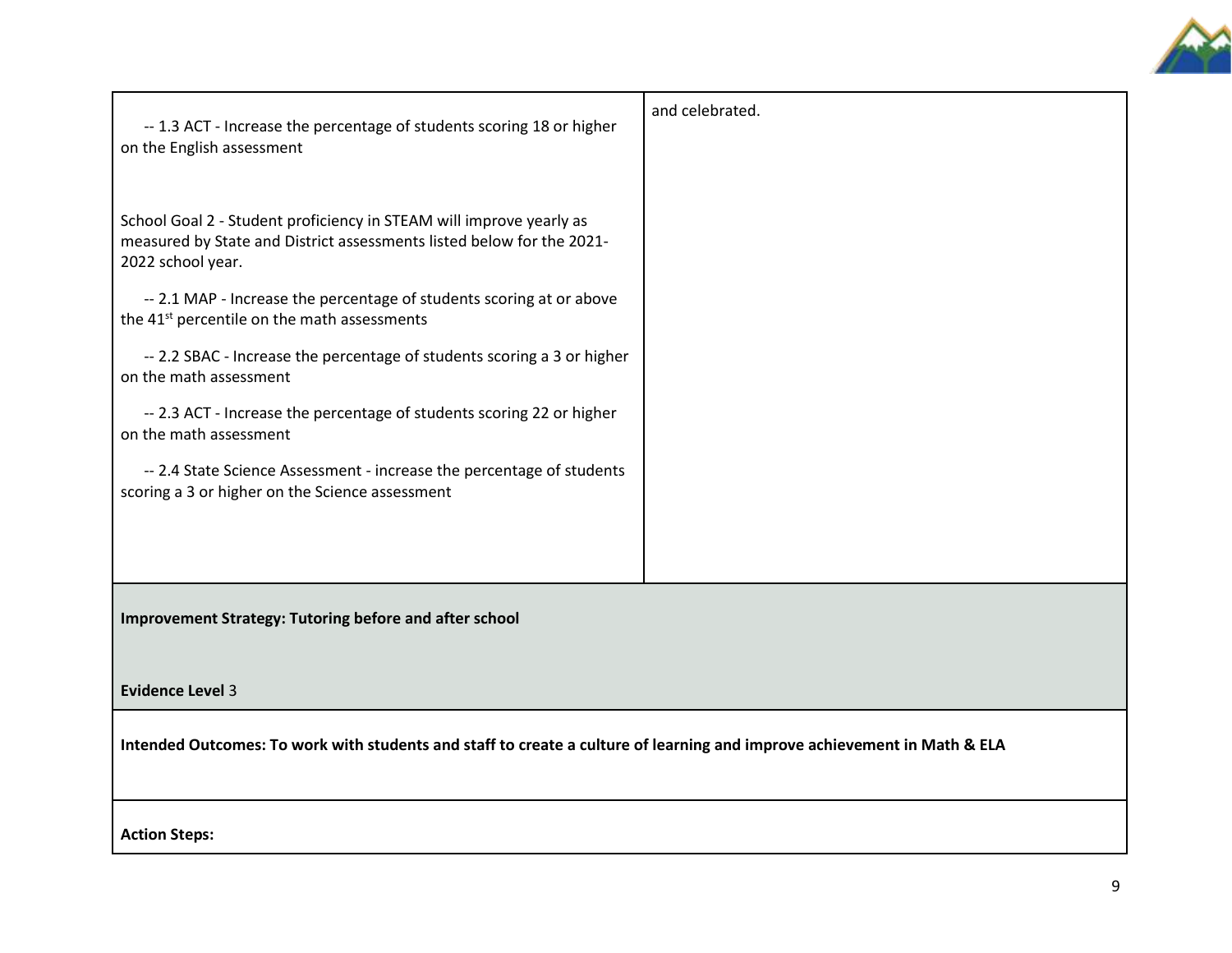

- *Determine what financial resources are available.*
- *Identify timeline for starting Homework Club and guidelines for documentation*
- *Identify specific students needing support.*
- *Work with teachers of record to set up schedule/tracker.*
- *Have teachers identify what success looks like for students in Homework Club*

#### **Resources Needed:**

- *Budget for tutoring*
- *Recruitment and hiring plan*

#### **Challenges to Tackle:**

- *Finding financial resources given limited budget*
- *Setting up on a short timeline*
- *Student Resistance*
- *Teacher working relationship*

**Equity Supports. What, specifically, will we do to support the following student groups around this goal?**

English Learners: N/A

Foster/Homeless: N/A

Free and Reduced Lunch: Provides another access point and point of contact for parents and students to get additional support. PTSO will help get students signed up. Morning times are being offered to help students who show up early for school breakfast.

Migrant: N/A

Racial/Ethnic Minorities: Provides another access point and point of contact for parents and students to get additional support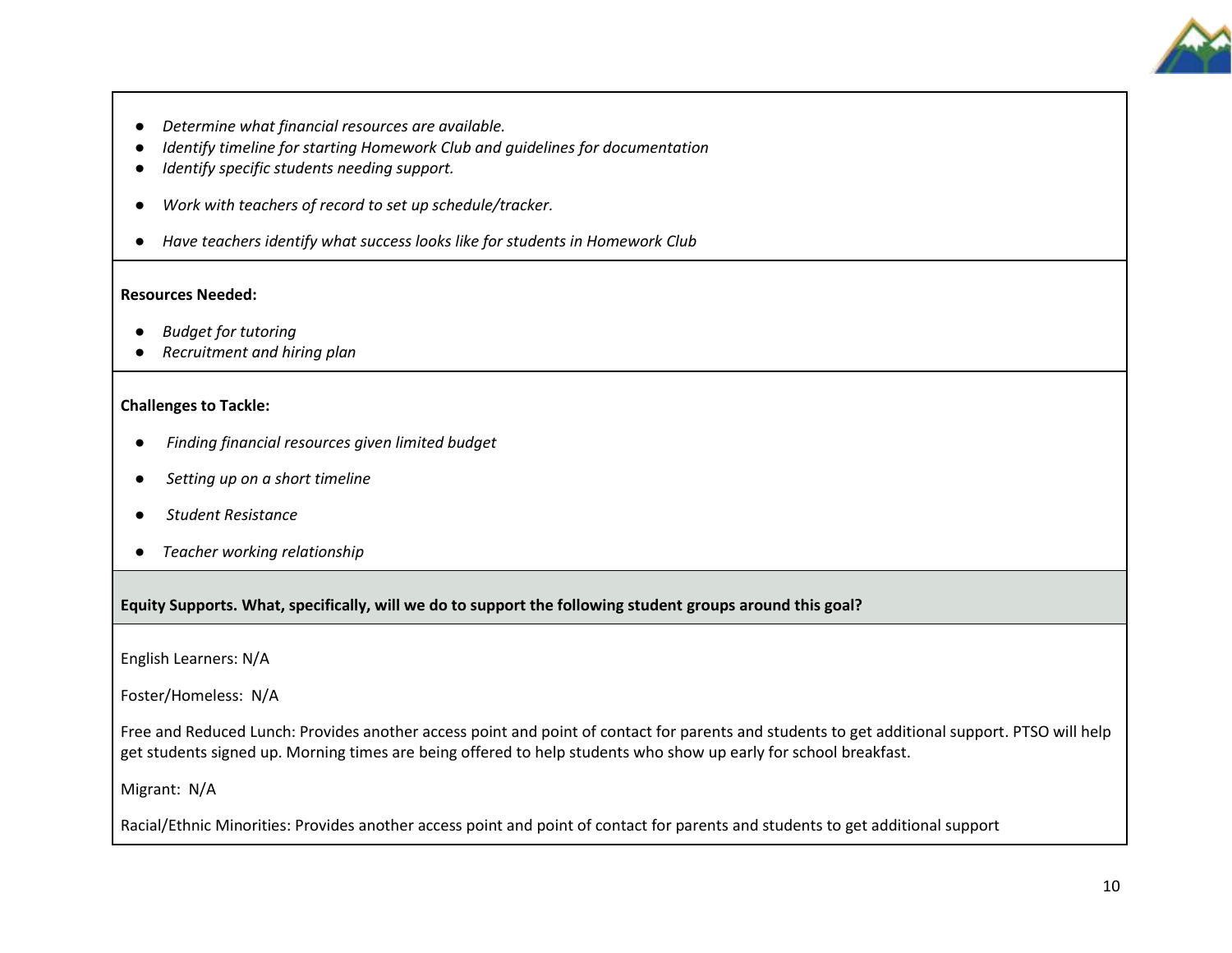

Students with IEPs: Provides another access point and point of contact for parents and students to get additional support. SPED teacher is part of Homework Club and reaching out to parents personally to invited students to receive extra help. Secondary students on IEPs have a study skills class where they receive support in their General Education Classes. Lunch support is also offered to secondary students.

### **Inquiry Area 2 - Adult Learning Culture**

#### **Part A**

| <b>Adult Learning Culture</b>         |                                                                                                                                                                                                                                                            |                                                    |                                                                             |  |
|---------------------------------------|------------------------------------------------------------------------------------------------------------------------------------------------------------------------------------------------------------------------------------------------------------|----------------------------------------------------|-----------------------------------------------------------------------------|--|
|                                       | <b>Instructional Practice</b>                                                                                                                                                                                                                              | <b>Instructional Leadership</b>                    | <b>Systems and Structures that Support</b><br><b>Continuous Improvement</b> |  |
| Data<br><b>Reviewed</b>               | Tier 1 goals and vertical alignment<br>Data driven instruction                                                                                                                                                                                             | Admin in classrooms/ Walkthrough<br><b>Formats</b> | SIT and Intervention Reviews<br><b>NEPF Observations &amp; Evaluations</b>  |  |
| <b>Problem</b><br><b>Statement</b>    | The loss of former professional development coach has led to a gap in adult learning.                                                                                                                                                                      |                                                    |                                                                             |  |
| <b>Critical Root</b><br><b>Causes</b> | Relationship between consequence and purpose, Culture of Poverty Ruby Payne author, Need volunteers back, Need SIT<br>process, Need personnel for interventions, Admin in classroom more, Data to drive instruction, School-wide PD focus and<br>follw-up. |                                                    |                                                                             |  |

#### **Part B**

| <b>Adult Learning Culture</b>                                      |                                                                         |  |  |
|--------------------------------------------------------------------|-------------------------------------------------------------------------|--|--|
| School Goal: To improve student outcomes and Tier 1 instruction    | <b>STIP Connection:</b> STIP Goal 6 – All students and adults learn and |  |  |
| through professional development through Curriculum Associates and | work together in safe environments where identities and                 |  |  |
| other methods as needed for the 2021-2022 school year.             | relationships are valued and celebrated.                                |  |  |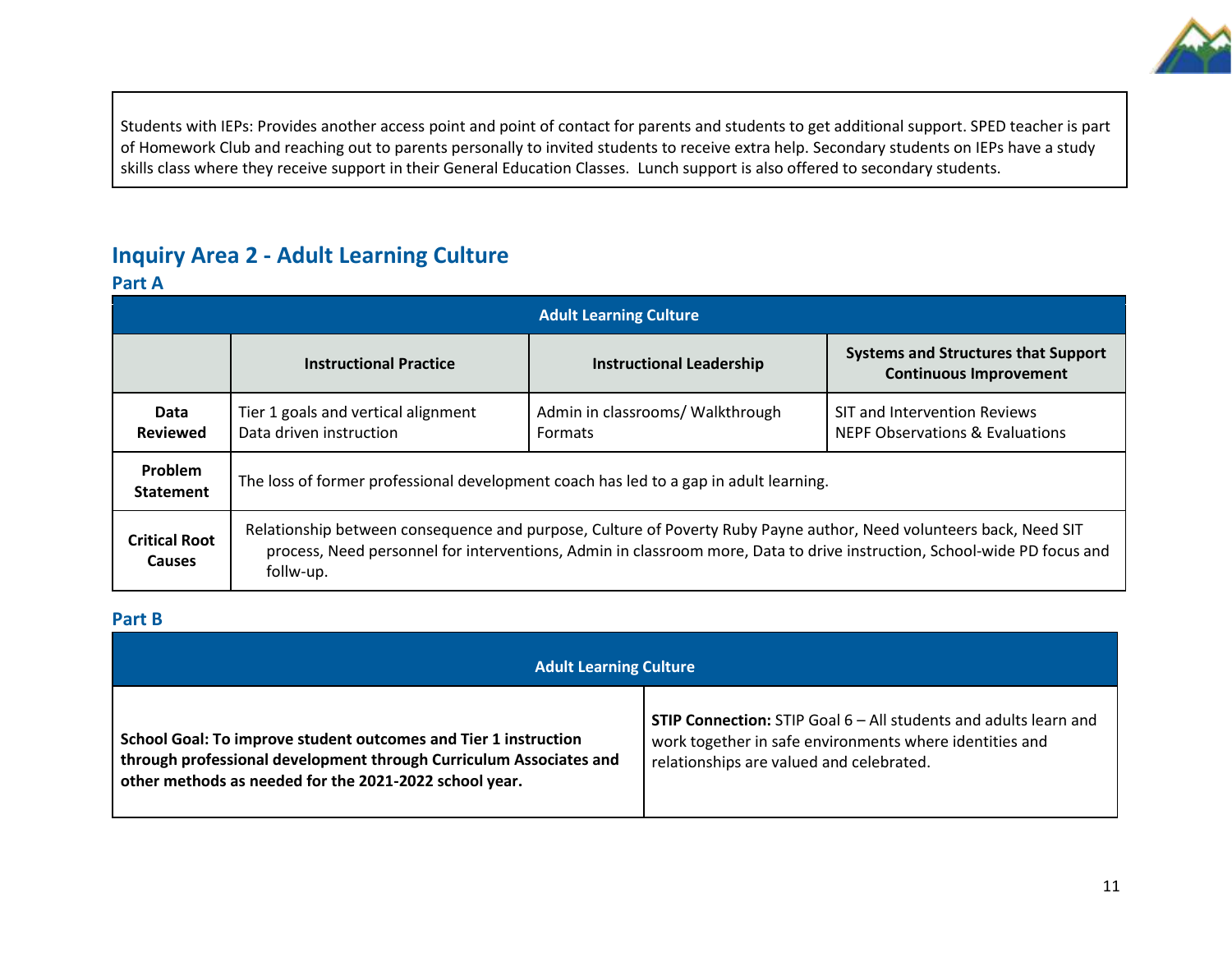

**Improvement Strategy: I-ready training and curriculum for Math 3 X per year**

Other PD as needed

**Evidence Level** *3*

**Intended Outcomes: Improve Math scores through utilization of I-ready curriculum and training**

#### **Action Steps:**

- *PD provided by curriculum associates 3x per year*
- *August 28th PD Success on Diagnostic 1*
- *October 14th PD After the Diagnostic*
- *3 rd future PD TBA*

**Resources Needed:** 

- **Funding**
- **Subs for Professional development**
- **Time**

**Challenges to Tackle:** 

- **New learning curve**
- **Staff Resistance to change**
- **Student resistance to change**

**Equity Supports. What, specifically, will we do to support the following student groups around this goal?**

English Learners: N/A

Foster/Homeless: N/A

Free and Reduced Lunch: Additional learning games and 24 hour access to math materials and support at current grade level is available.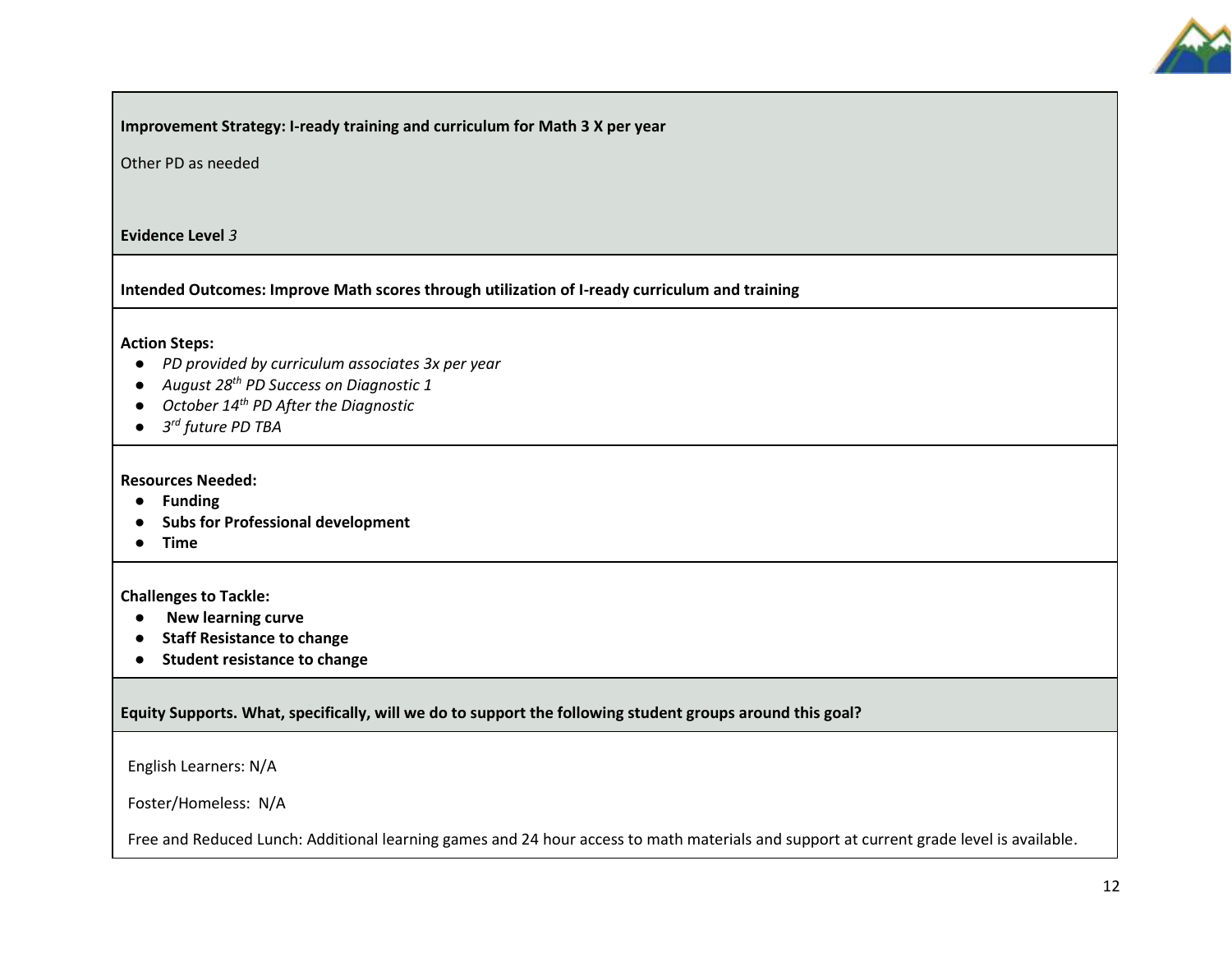

Teachers will check in with these students to monitor usage at home and the school community will support student access to WiFi.

Migrant: N/A

Racial/Ethnic Minorities: Additional learning games and 24 hour access to math materials and support at current grade level is available.

Students with IEPs: Additional learning games and 24 hour access to math materials and support at current grade level is available. SPED teachers will check in with students and families to help them access the materials and supports most appropriate to their learning needs and current levels.

### **Inquiry Area 3 - Connectedness**

**Part A**

| 191177<br><b>Connectedness</b> |                                                                                                                                                                                                                                                                                                                                                                                                                                                                                                                                    |                                                                                                                                                                                                                                                                                                                                                                                                                                                                                                                                            |                                                                                                                                                                                                                                                                                                                                                                                                                                                                       |  |  |
|--------------------------------|------------------------------------------------------------------------------------------------------------------------------------------------------------------------------------------------------------------------------------------------------------------------------------------------------------------------------------------------------------------------------------------------------------------------------------------------------------------------------------------------------------------------------------|--------------------------------------------------------------------------------------------------------------------------------------------------------------------------------------------------------------------------------------------------------------------------------------------------------------------------------------------------------------------------------------------------------------------------------------------------------------------------------------------------------------------------------------------|-----------------------------------------------------------------------------------------------------------------------------------------------------------------------------------------------------------------------------------------------------------------------------------------------------------------------------------------------------------------------------------------------------------------------------------------------------------------------|--|--|
|                                | <b>Student</b>                                                                                                                                                                                                                                                                                                                                                                                                                                                                                                                     | <b>Staff</b>                                                                                                                                                                                                                                                                                                                                                                                                                                                                                                                               | <b>Family &amp; Community Engagement</b>                                                                                                                                                                                                                                                                                                                                                                                                                              |  |  |
| Data<br><b>Reviewed</b>        | <b>Elementary</b> (Strongly Agree, Agree,<br>Disagree, Strongly Disagree)<br>Teachers understand my<br>problems. (18% 50% 21% 12%)<br>Teachers are available when I<br>2.<br>need to talk with them. (41%<br>56% 3% 0%)<br>It is easy to talk with teachers at<br>3.<br>this school. (35% 32% 26% 6%)<br>My teachers care about me.<br>4.<br>(65% 32% 0% 3%)<br>My teachers make me feel good<br>5.<br>about myself. (29% 62% 9% 0%)<br>Students respect one another.<br>6.<br>(21% 56% 18% 6%)<br>Students like one another. (21% | Original SEL Climate Survey<br>Questions for Relationships.<br>Teachers understand my<br>1.<br>problems.<br>Teachers are available when I<br>2.<br>need to talk with them.<br>It is easy to talk with teachers at<br>3.<br>this school.<br>My teachers care about me.<br>4.<br>My teachers make me feel good<br>5.<br>about myself.<br>Students respect one another.<br>6.<br>Students like one another.<br>7 <sub>1</sub><br>If I am absent, there is a teacher<br>8.<br>or some other adult<br>at school that will notice my<br>absence. | Original SEL Climate Survey<br>Questions for Relationships.<br>Teachers understand my<br>problems.<br>Teachers are available<br>when I need to talk with them.<br>It is easy to talk with<br>3.<br>teachers at this school.<br>My teachers care about<br>4.<br>me.<br>5.<br>My teachers make me feel<br>good about myself.<br>Students respect one<br>6.<br>another.<br>Students like one another.<br>If I am absent, there is a<br>8.<br>teacher or some other adult |  |  |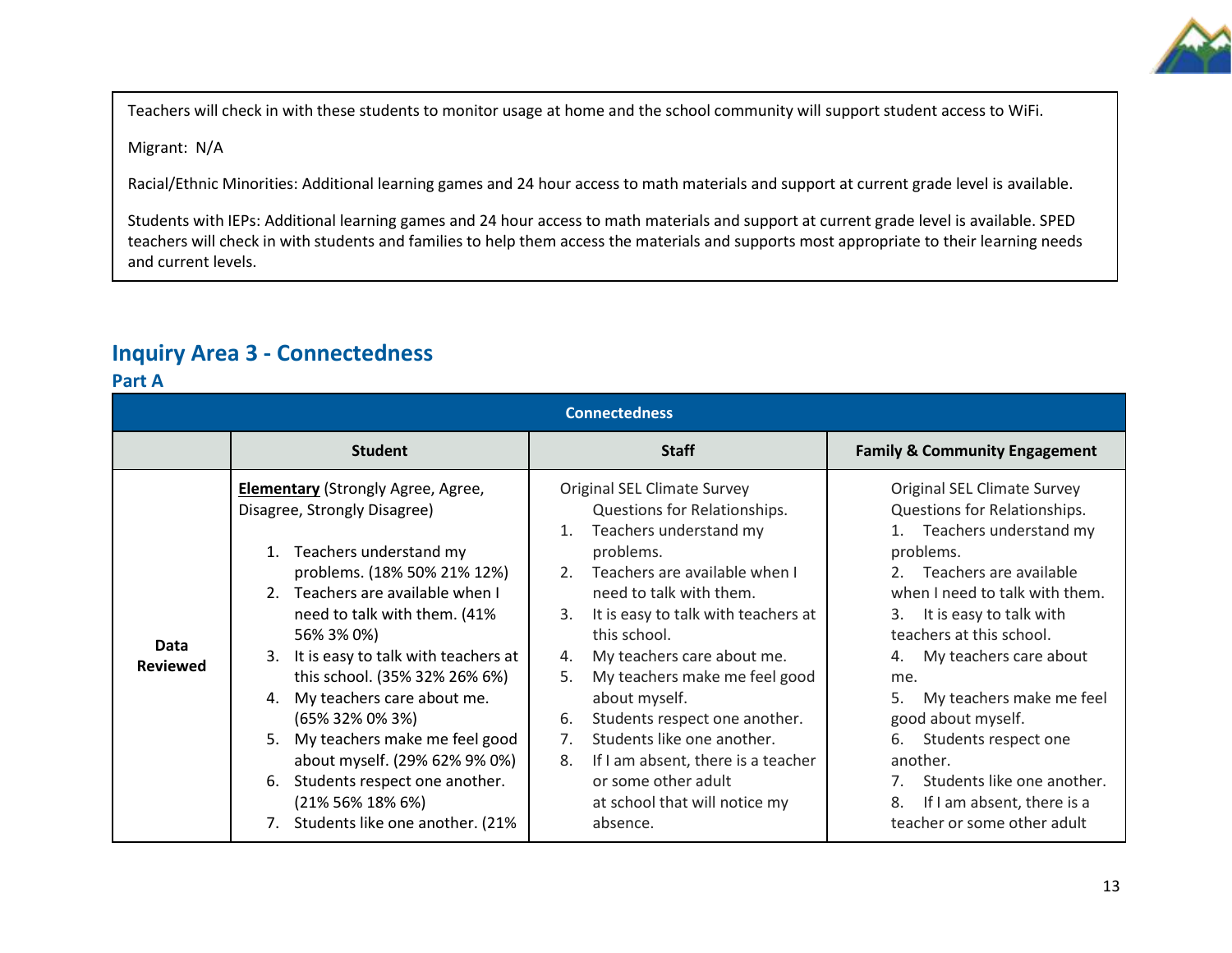

| 56% 18% 6%)<br>8. If I am absent, there is a teacher<br>or some other adult at school<br>that will notice my absence.<br>(56% 38% 3% 3%)<br>Middle (Strongly Agree, Agree,<br>Disagree, Strongly Disagree)<br>1. Teachers understand my<br>problems. (9% 42% 38% 11%)<br>2. Teachers are available when I<br>need to talk with them. (27%<br>60% 9% 4%)<br>3. It is easy to talk with teachers at<br>this school. (20% 47% 27% 7%)<br>4. My teachers care about me.<br>(40% 47% 11% 2%)<br>5. My teachers make me feel good<br>about myself. (27% 51% 20%<br>2%<br>6. Students respect one another.<br>(13% 42% 36% 9%)<br>7. Students like one another. (7%<br>44% 36% 13%)<br>8. If I am absent, there is a teacher<br>or some other adult at school<br>that will notice my absence. | <b>Possible Staff Questions</b><br>1.) Administrators understand my<br>problems.<br>2.) My colleagues understand my<br>problems.<br>3.) Administrators are available<br>when I need to talk with them.<br>4.) My colleagues are available when<br>I need to talk with them.<br>5.) It is easy to talk with<br>administrators at this school.<br>6.) It is easy to talk with colleagues at<br>this school.<br>7.) My administrators care about me.<br>8.) My colleagues care about me.<br>9.) My administrators make me feel<br>good about myself.<br>10.) My colleagues make me feel<br>good about myself.<br>11.) Staff respect one another.<br>12.) Staff like one another.<br>13.) If I'm absent, my colleagues and<br>administrators will notice my<br>absence. | at school that will notice my<br>absence.<br><b>Family and Community</b><br>Engagement<br>1.) School staff understand my<br>problems.<br>2.) School staff are available<br>when I need to talk with them.<br>3.) It is easy to talk with staff at<br>this school.<br>4.) School staff care about<br>my child/children.<br>5.) School staff respect families<br>and our community.<br>6.) School staff like families and<br>our community.<br>7.) If my child/children is/are<br>absent, there is a school staff<br>member that will notice their<br>absence. |
|----------------------------------------------------------------------------------------------------------------------------------------------------------------------------------------------------------------------------------------------------------------------------------------------------------------------------------------------------------------------------------------------------------------------------------------------------------------------------------------------------------------------------------------------------------------------------------------------------------------------------------------------------------------------------------------------------------------------------------------------------------------------------------------|---------------------------------------------------------------------------------------------------------------------------------------------------------------------------------------------------------------------------------------------------------------------------------------------------------------------------------------------------------------------------------------------------------------------------------------------------------------------------------------------------------------------------------------------------------------------------------------------------------------------------------------------------------------------------------------------------------------------------------------------------------------------|--------------------------------------------------------------------------------------------------------------------------------------------------------------------------------------------------------------------------------------------------------------------------------------------------------------------------------------------------------------------------------------------------------------------------------------------------------------------------------------------------------------------------------------------------------------|
| (33% 62% 2% 2%)<br>High (Strongly Agree, Agree, Disagree,<br><b>Strongly Disagree)</b><br>1. Teachers understand my<br>problems. (7% 64% 22% 7%)                                                                                                                                                                                                                                                                                                                                                                                                                                                                                                                                                                                                                                       |                                                                                                                                                                                                                                                                                                                                                                                                                                                                                                                                                                                                                                                                                                                                                                     |                                                                                                                                                                                                                                                                                                                                                                                                                                                                                                                                                              |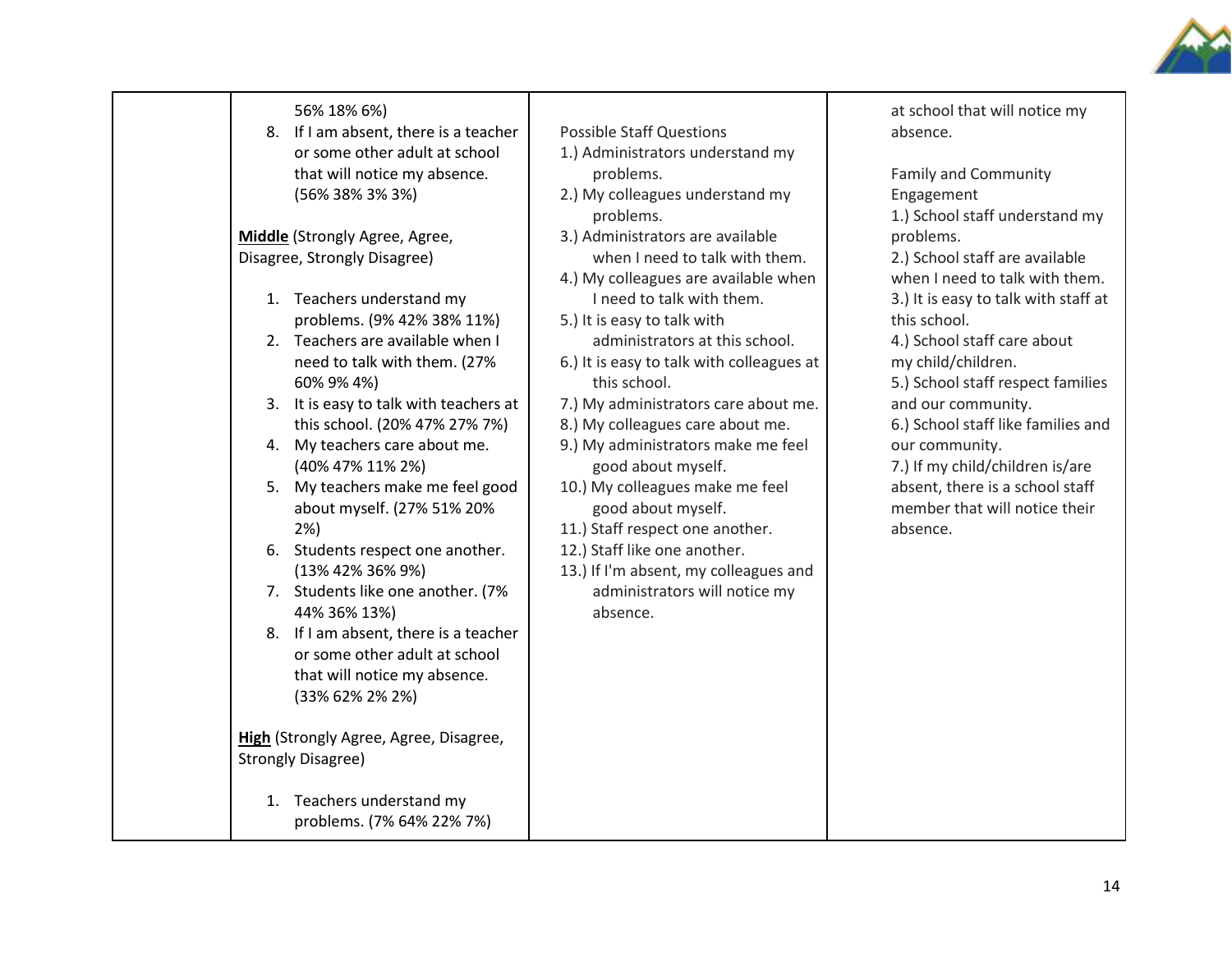

|                                       | 2. Teachers are available when I<br>need to talk with them. (24%<br>62% 11% 4%)<br>3. It is easy to talk with teachers at<br>this school. (25% 56% 15% 4%)<br>4. My teachers care about me.<br>(31% 56% 11% 2%)<br>5. My teachers make me feel good<br>about myself. (17% 69% 15%<br>0%)<br>6. Students respect one another.<br>(9% 45% 40% 5%)<br>7. Students like one another. (2%<br>61% 30% 7%)<br>8. If I am absent, there is a teacher<br>or some other adult at school<br>that will notice my absence.<br>(40% 60% 0% 0%) |  |  |
|---------------------------------------|----------------------------------------------------------------------------------------------------------------------------------------------------------------------------------------------------------------------------------------------------------------------------------------------------------------------------------------------------------------------------------------------------------------------------------------------------------------------------------------------------------------------------------|--|--|
| Problem<br><b>Statement</b>           | Continuing to improve relationships in all 3 schools.                                                                                                                                                                                                                                                                                                                                                                                                                                                                            |  |  |
| <b>Critical Root</b><br><b>Causes</b> | Covid issues and disconnect between students, staff, and parents                                                                                                                                                                                                                                                                                                                                                                                                                                                                 |  |  |

### **Part B**

| <b>Connectedness</b>                                                                                                                                                                                              |                                                                                                                                                                                                                                                                               |  |
|-------------------------------------------------------------------------------------------------------------------------------------------------------------------------------------------------------------------|-------------------------------------------------------------------------------------------------------------------------------------------------------------------------------------------------------------------------------------------------------------------------------|--|
| <b>School Goal:</b><br>To work with students and staff to create a culture of learning,<br>perseverance, reading, dealing with frustration for the 2021-2022 school<br>year as measured by surveys and SCEL data. | STIP Goal 4- All students graduate future ready and globally<br>prepared for post-secondary success and civic life.<br>STIP Goal 6 - All students and adults learn and work together in<br>safe environments where identities and relationships are valued<br>and celebrated. |  |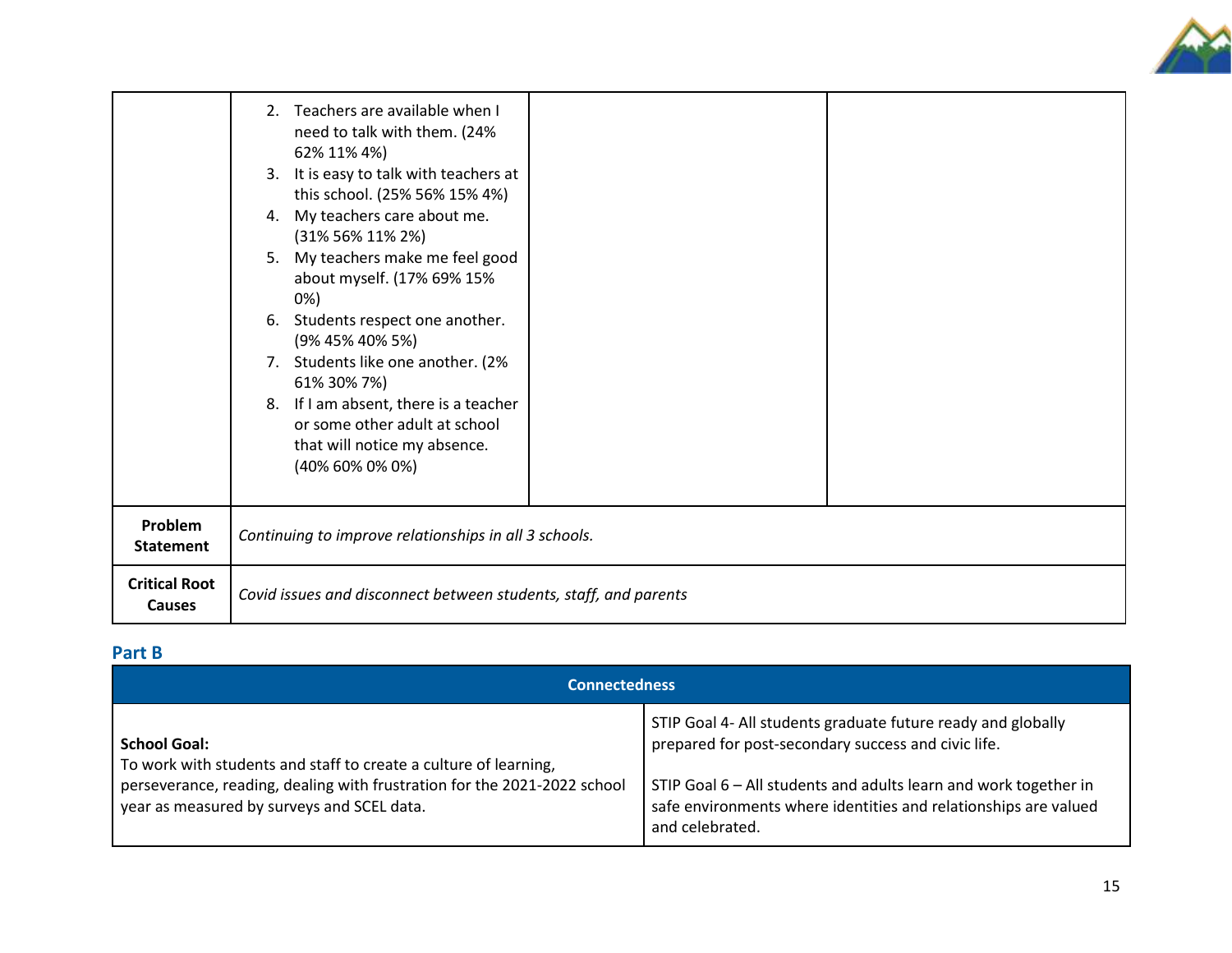

#### **Improvement Strategy:**

Each grade level will use the goals and modify to fit the age/level/readiness of their class or grade level to improve SCEL scores and improve student grit.

**Evidence Level** *State driven survey and goals*

**Action Steps:** *Work in PLC groups to create grade level specific strategies to increase stamina and improve SCEL scores Ex.*

- *Determine what financial resources are available.*
- *Identify timeline for teachers to find and implement a strategy.*
- *Connect with district HR department for recruitment and hiring support.*
- *Identify specific students needing support.*
- *Have teachers identify what success looks like for students*

#### **Resources Needed:**

- *Budget for social worker/aide*
- *Recruitment and hiring plan*
- *SCEL ideas and methodologies*

#### **Challenges to Tackle:**

- *Finding financial resources given limited budget*
- *Hiring a quality candidate on a short timeline*
- *Onboarding new staff member*
- *Teacher working relationship*
- *Student success measurement*

#### **Improvement Strategy:**

Each grade level will use the goals and modify to fit the age/level/readiness of their class or grade level to improve SCEL scores and improve student grit.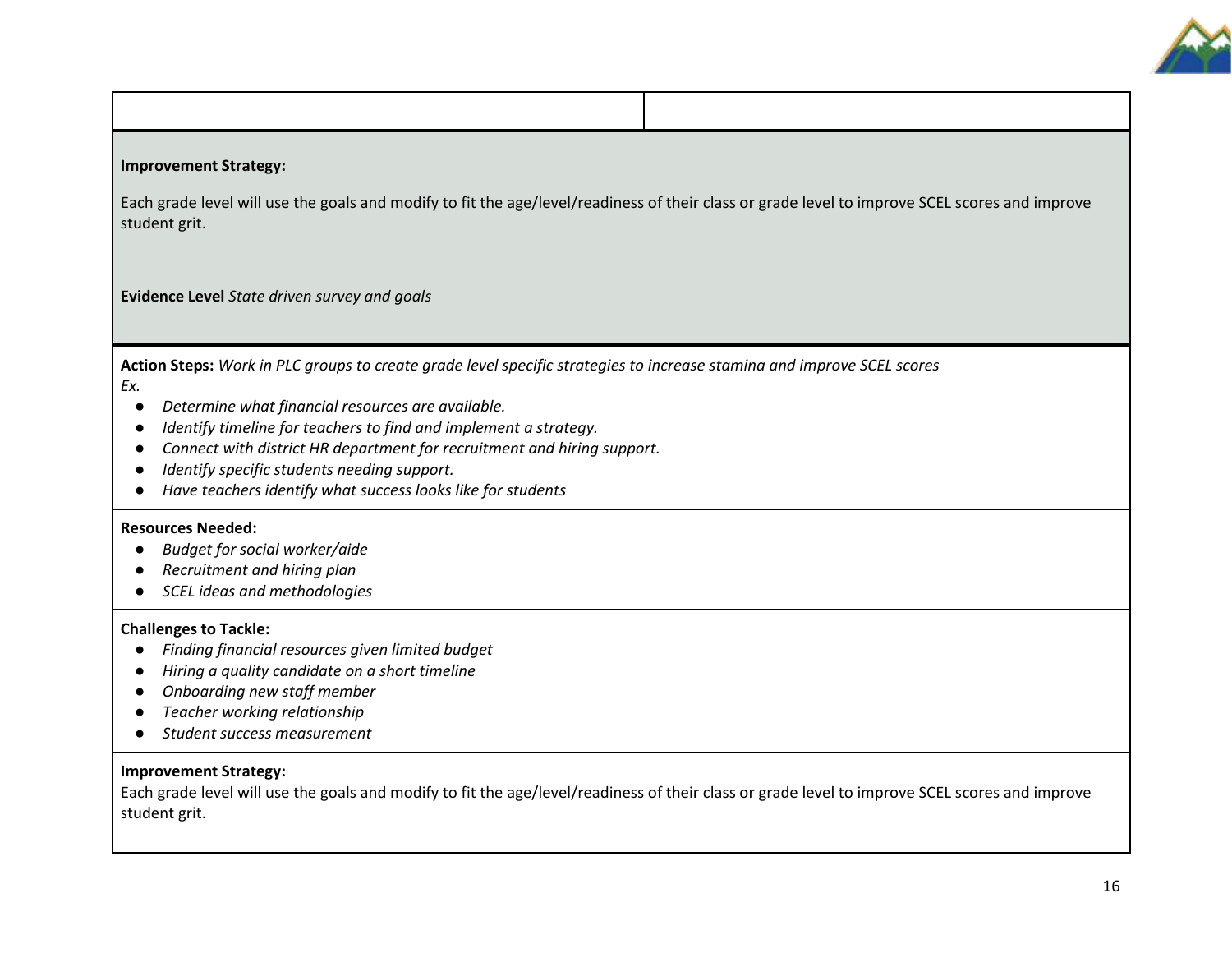

**Evidence Level** *State driven survey and goals*

**Intended Outcomes:** Improve grit and determination of students to help them achieve goals and continue to work when things get difficult.

**Action Steps:** 

- *PLC's will determine what it looks like for their grade level.*
- **Angela Duckworth Researcher and author to guide PLC's**
- **Code.org curriculum**
- **I-ready curriculum and games**

**Resources Needed:** 

- **Time**
- **Money**
- **Rubric/Evaluative device to observe progress**

#### **Challenges to Tackle:**

- **Parent Support**
- **Staff resistance**
- **Changing student mindset**

#### **Equity Supports. What, specifically, will we do to support the following student groups around this goal?**

English Learners: N/A

Foster/Homeless: N/A

Free and Reduced Lunch: PTSO tips and outreach to help parents support their students. School counselor and nurse can play a vital role in helping students develop strategies and skills to tackle mental health challenges and identify concerns early on in an effort to get students the help they need through resources available to school and the community.

Migrant: N/A

Racial/Ethnic Minorities: Help students see themselves and their families in curricular materials and include figures of importance, past and present, from diverse backgrounds that exhibit grit, determination, helping community, and finding their place/role within that community.

Students with IEPs: SPED will develop realistic and optimistic goals. Supported through special education classroom, aides, and general